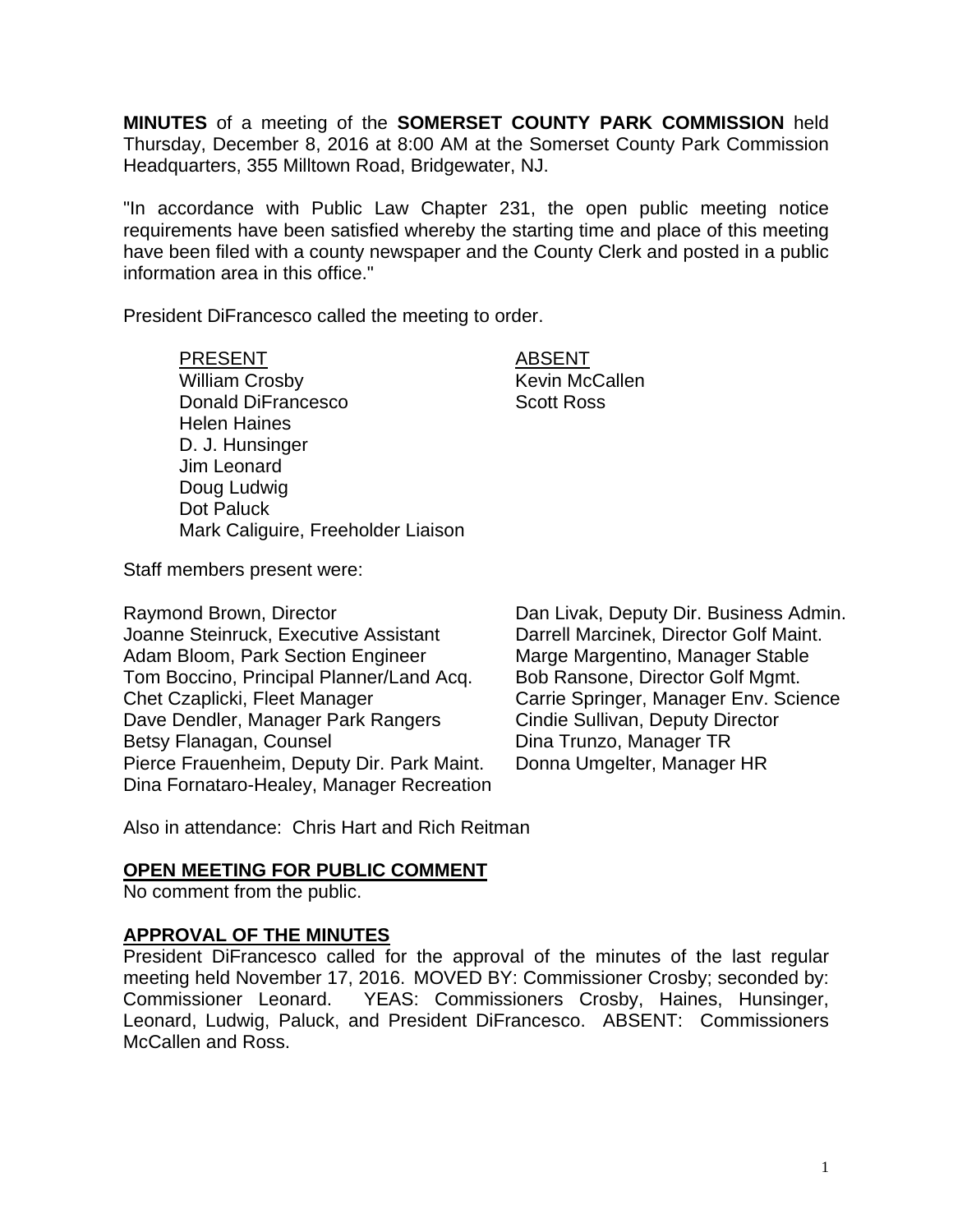# **APPROVAL OF BILLS FOR PAYMENT**

# **Resolution R16-108 – Payment of Claims**

Resolution authorizing payment of bills for \$691,595.21 comprising of check numbers 7702-7716, 7782-7792, 7793-7817, 7670-7701, 7717-7777, and 7818-7886. MOVED BY: Commissioner Crosby; seconded by: Commissioner Paluck. YEAS: Commissioners Crosby, Haines, Hunsinger, Leonard, Ludwig, Paluck, and President DiFrancesco. ABSENT: Commissioners McCallen and Ross.

## **Resolution R16-109 – Payment of Confirming Orders**

Resolution authorizes payment to confirming orders totaling \$18,317.62.

# **Resolution R16-110 – Certification of Funds for Previously Awarded Contracts**

Resolution certifies funds for Grainger in the amount of \$10,000 and Kleiza in the amount of \$2,000.00.

# **DIRECTOR'S REPORT**

Director Brown submitted a report for the month of November 2016.

# **COMMISSIONER CORRESPONDENCE**

- 1. Letter from Rutgers thanking Roman Fabiyan for his presentation on "Gardening Tools and Maintenance" to the Rutgers Master Gardeners.
- 2. Public Notice for Verizon Wireless application to install a FCC licensed Small Network Note wireless telecommunication facility on the roof of a building located at Johnson Drive and First Avenue in Raritan.
- 3. Thank you letter from The ARC for the donation of a foursome with carts at Neshanic Valley Golf Course to their 2016 Arc Angel Gala.

# **CONSENT AGENDA**

## **RESOLUTIONS**

The following resolutions were MOVED BY: Commissioner Crosby; seconded by: Commissioner Ludwig. YEAS: Commissioners Crosby, Haines, Hunsinger, Leonard, Ludwig, Paluck, and President DiFrancesco. ABSENT: Commissioners McCallen and Ross.

## **Resolution R16-111 – Transfer of Appropriations THIS RESOLUTION WAS TABLED TO DECEMBER 29, 2016**

#### **Resolution R16-112 – Agreement with the County and Discovery Benefits to Administer the Flexible Spending Account**

Resolution authorizes administration for the Flexible Spending Account at the cost of \$4.50 per enrolled employee per month.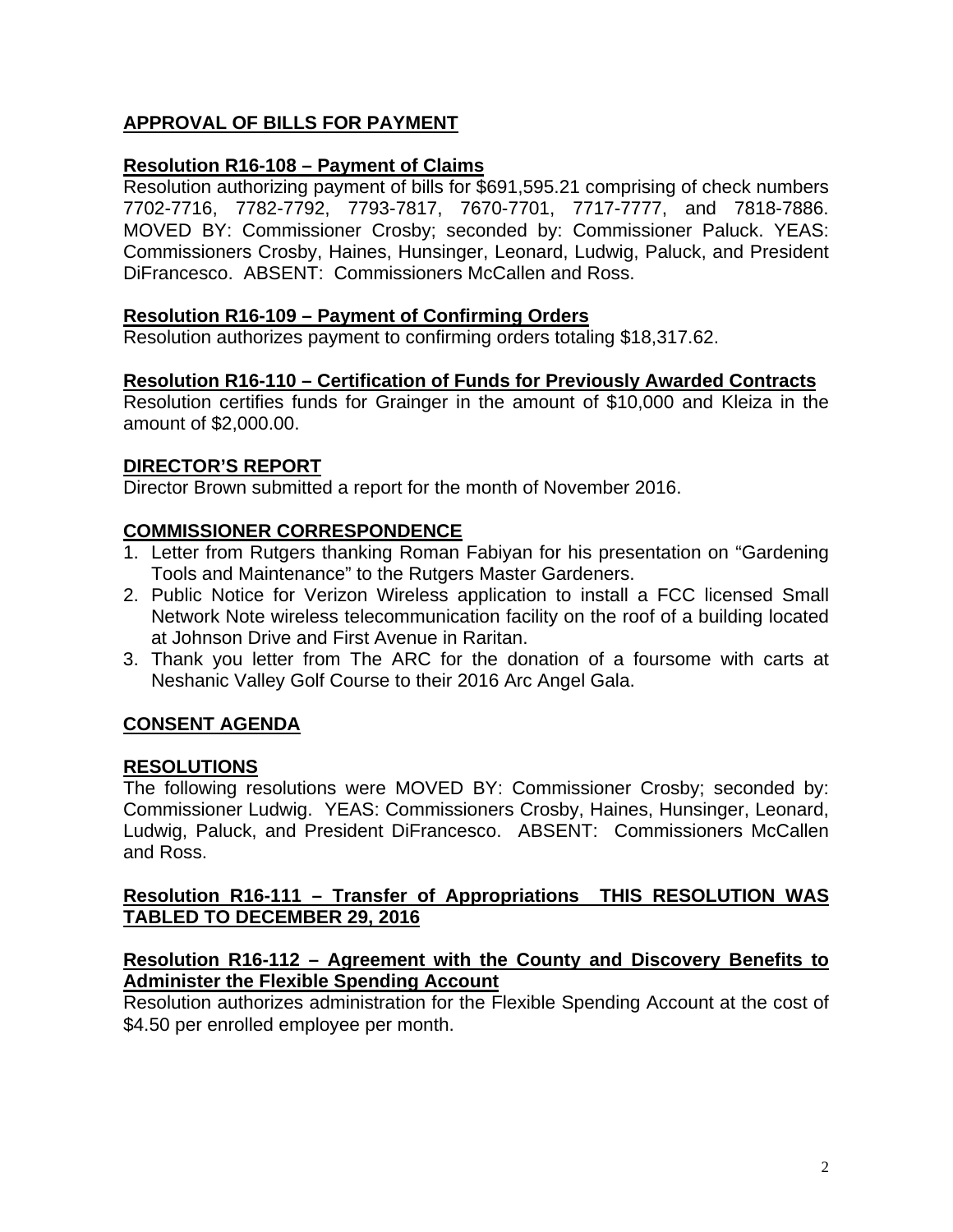# **Resolution R16-113 – Rejecting Proposals for Health Benefit Consulting**

Resolution rejects the two proposals submitted due to the proposed fees on both proposals substantially exceeding the cost estimates for the service, based on past history of this service.

#### **Resolution R16-114 – Adopting the 2017 Fee Schedule**

Resolution adopts the 2017 Fee Schedule.

#### **Resolution R16-115 – Revising the Permit Policies**

Resolution revises the permit policies. Permits that will now be issued within priority classifications as follows:

- Priority 1 Somerset County entities
- Priority 2 Somerset County municipal recreation departments and public/private schools
- Priority 3 Not-for-profit organizations
- Priority 4 For profit/Commercial organizations

#### **Resolution R16-116 – Award of Contract for Legal Services**

Resolution awards a contract to Purcell, Mulcahy, Hawkins, Flanagan & Lawless, LLC for general counsel. The rates are a monthly retainer of \$2,000; for partner/associate hourly \$200; and paralegals \$85. Award of contract to Siciliano & Associates for labor counsel. The hourly rate is \$150.00 with an annual cap of \$25,000.

#### **Resolution R16-117 – Award of Contract for Public Relations**

Resolution awards a contract to The Reitman Group. The fee is \$2,325 per month.

#### **Resolution R16-118 – Award of Contract for the Design of Promotional Materials**

Resolution awards a contract to Contempo Graphics. The cost for the Annual Report is \$950 and the Duke Island Concert Poster and Brochure is \$1,950.

## **Resolution R16-119 – Award of Contract for Entertainment Consultant for Summer Concerts**

Resolution awards a contract to LaGuardia & Associates Entertainment, LLC. The cost for the consultant and artist is \$60,000.

#### **Resolution R16-120 – Award of Contract for Sound Production Services for Duke Island Park**

Resolution awards a contract to RTD Productions. The fees are \$1,000 for each Sunday Concert and  $$1,500$  for the July  $4<sup>th</sup>$  Festival.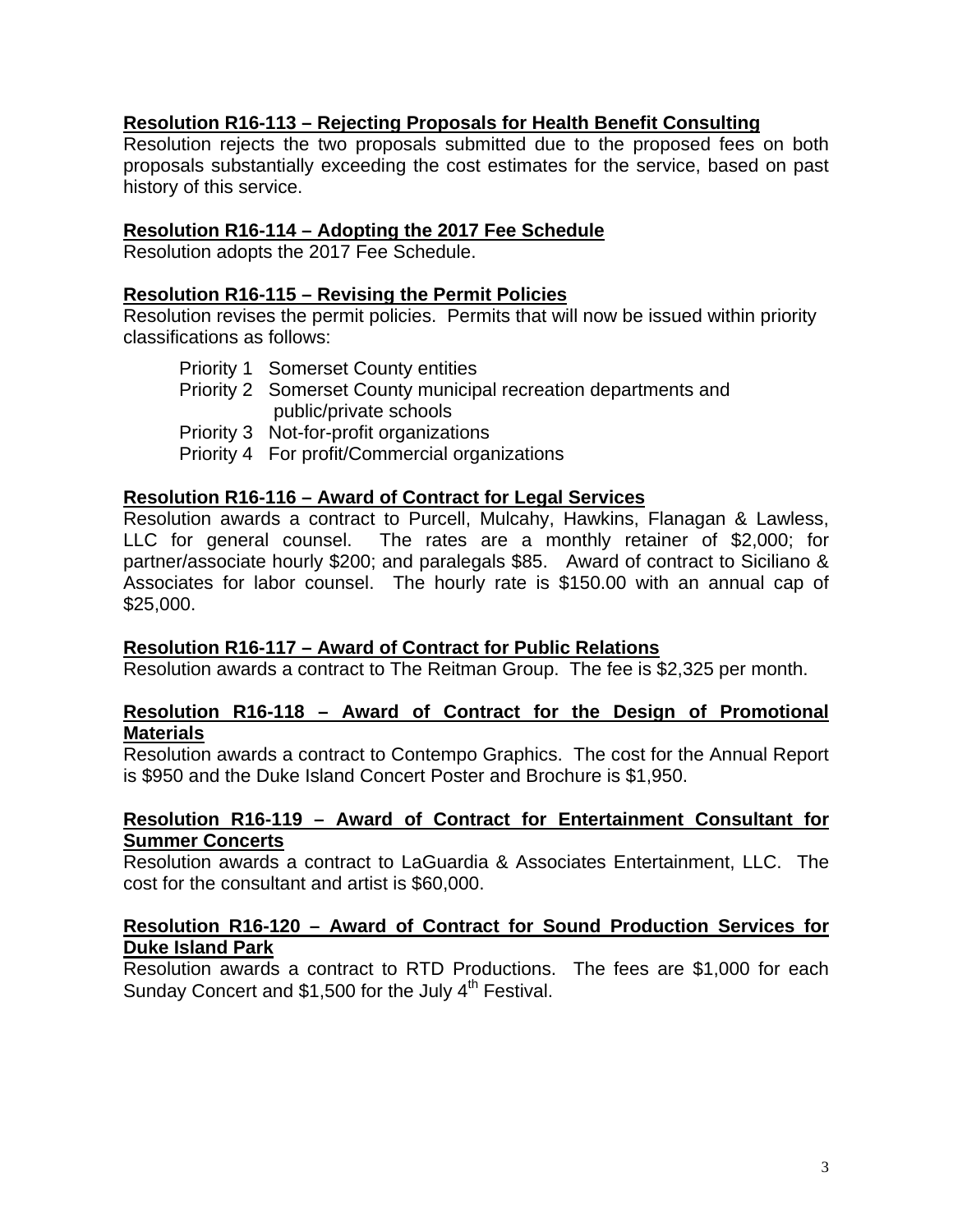# **Resolution R16-121 – Award of First Year of a Three-Year Contract for Equine Services**

Resolution awards a contract to Catamount Farms, Inc. for Farrier Services; Dr. James L. Smith, Jr. for Equine Dental Services, and Running "S" Veterinary Services for Veterinary Services.

## **Resolution R16-122 – Award of Second and Final Year Contract for Animal Bedding**

Resolution awards a contract to Bohonyi Corporation D/B/A New Egypt Agway.

## **Resolution R16-123 – Award of First Year Contract for Well Maintenance and Repair Services**

Resolution awards a contract to Stryker Heating, Cooling, Plumbing. The cost is not to exceed \$37,312.50.

#### **Resolution R16-124 – Authorizing State Contract for the Purchase of One (1) 2017 Ford F-250 Pick Up Truck, 4WD, Supercab, SRW, with Four (4) Contract Options**

Resolution awards a contract to Beyer Ford, LLC and the cost is not to exceed \$27,743.00.

## **Resolution R16-125 – Amending Resolution R16-093 Authorizing the Purchase of One (1) Toro 7200Z, Model 30495 Rotary Lawnmower**

Resolution amends the specifications of the resolution adopted at the October 20, 2016 meeting.

# **COMMITTEE REPORTS**

# **FINANCE/BUSINESS ADMINISTRATION**

President DiFrancesco submitted a report for the month of November 2016.

Dan Livak, Deputy Director Business Administrator reported that November was a good revenue month. There remains a deficit of \$963,000 to make the projected revenue number. Dan reminded the Commissioners of the Close Out meeting to be held on Thursday, December 29 at 8:00 a.m.

## **HUMAN RESOURCES**

Commissioner Leonard, Chair of the Committee, submitted a report for the month of November 2016.

# **LEISURE SERVICES**

Commissioner Ludwig, Chair of the Committee, submitted a report for the month of November 2016.

Cindie Sullivan, Deputy Director introduced Dina Fornataro-Healey, the Recreation Manager, to the Commissioners.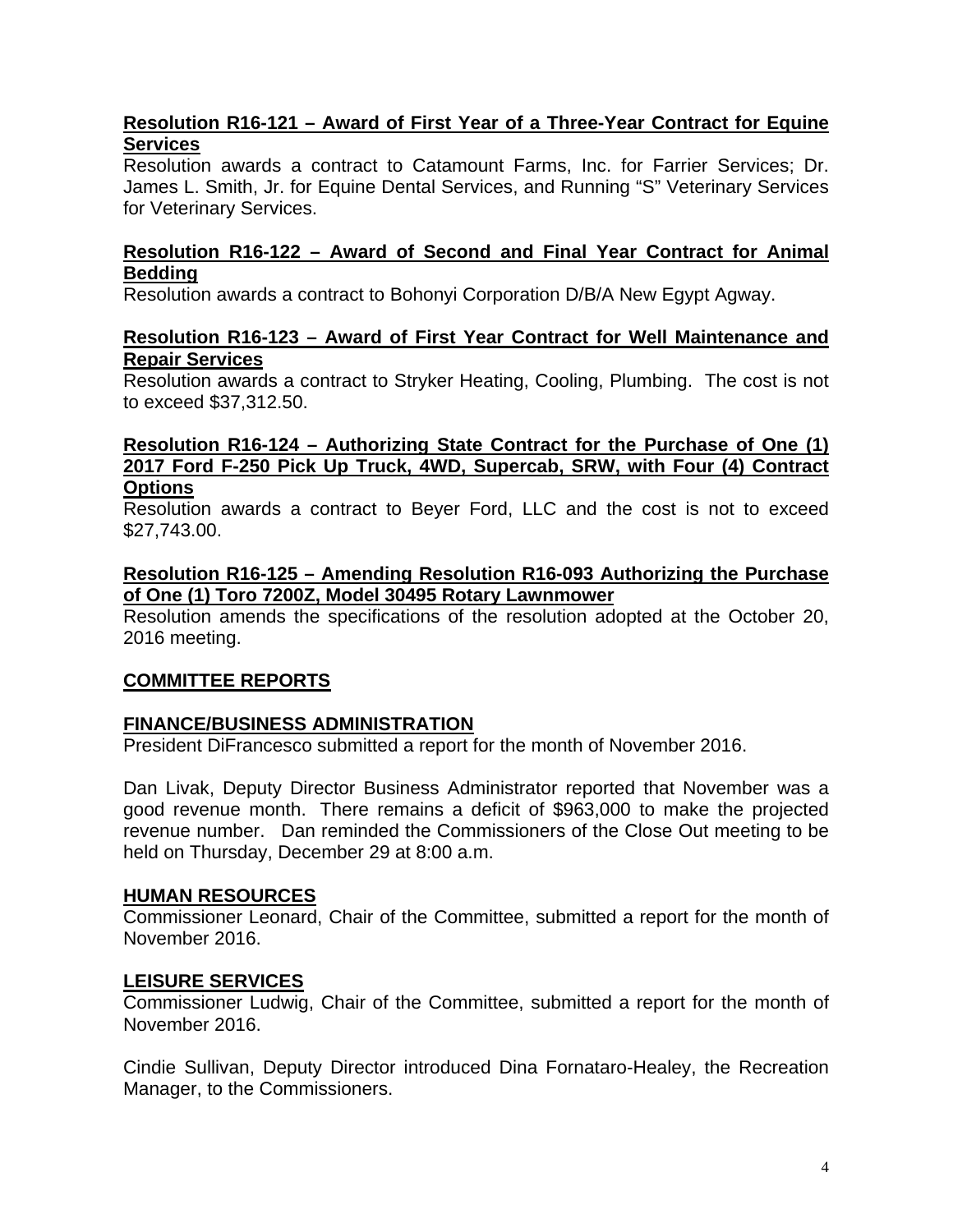Dina Trunzo, Manager Therapeutic Recreation reported that she met with the Somerset County Library Special Needs Task Force to discuss programming for people with disabilities and inclusion. Dina was a guest lecturer for the Special Populations class at Kean University on the topic of the ADA, inclusion and the model and process used at the Park Commission when someone requests accommodations in a program because of a disability. This model and approach here is unique as compared to other parks and recreation agencies in New Jersey. Dina shared photographs from the Pictures with Santa program and thanked the Park Foundation for its support. Without the funding from the Foundation the program would not exist. It was a spectacular event and included a trackless train ride that went throughout North Branch Park.

# **GOLF MANAGEMENT**

Commissioner Paluck, Chair of the Committee, submitted a report for the month of November 2016.

Bob Ransone, Deputy Director Golf Management reported that the Black Friday gift card sales this year set a new record of \$723,661.32. Monday, December 12 to Friday, December 23 there will be a holiday special and thank you with a ten percent add on. Commissioner Leonard suggested to Bob that he consider partnering with the Somerset County Business Partnership with the selling of the gift cards. Three golf courses remain open; Neshanic Valley, Spooky Brook, and Quail Brook. Quail Brook will close in December. Golf round numbers are normal for this time of the year. Commissioner Paluck complimented the golf staff for trying to create ways to increase sales.

## **INFORMATION MANAGEMENT**

A report was submitted for the month of November 2016.

Dan Livak, Deputy Director Business Administrator reported that the Voice Over IP project and upgrades to permit remote access of files is progressing.

## **VISITOR SERVICES**

Commissioner Crosby, Chair of the Committee, submitted a report for the month of November 2016.

Dave Dendler, Manager, Park Rangers reported that staff continue to perform monthly inspections of equipment. CPR and first aid training for staff will begin in January. President DiFrancesco commented how impressed he was during the Park tour with the releasing of a hawk found at JFK Airport.

## **PROPERTY MANAGEMENT**

Commissioner Crosby, Chair of the Committee, submitted a report for the month of November 2016.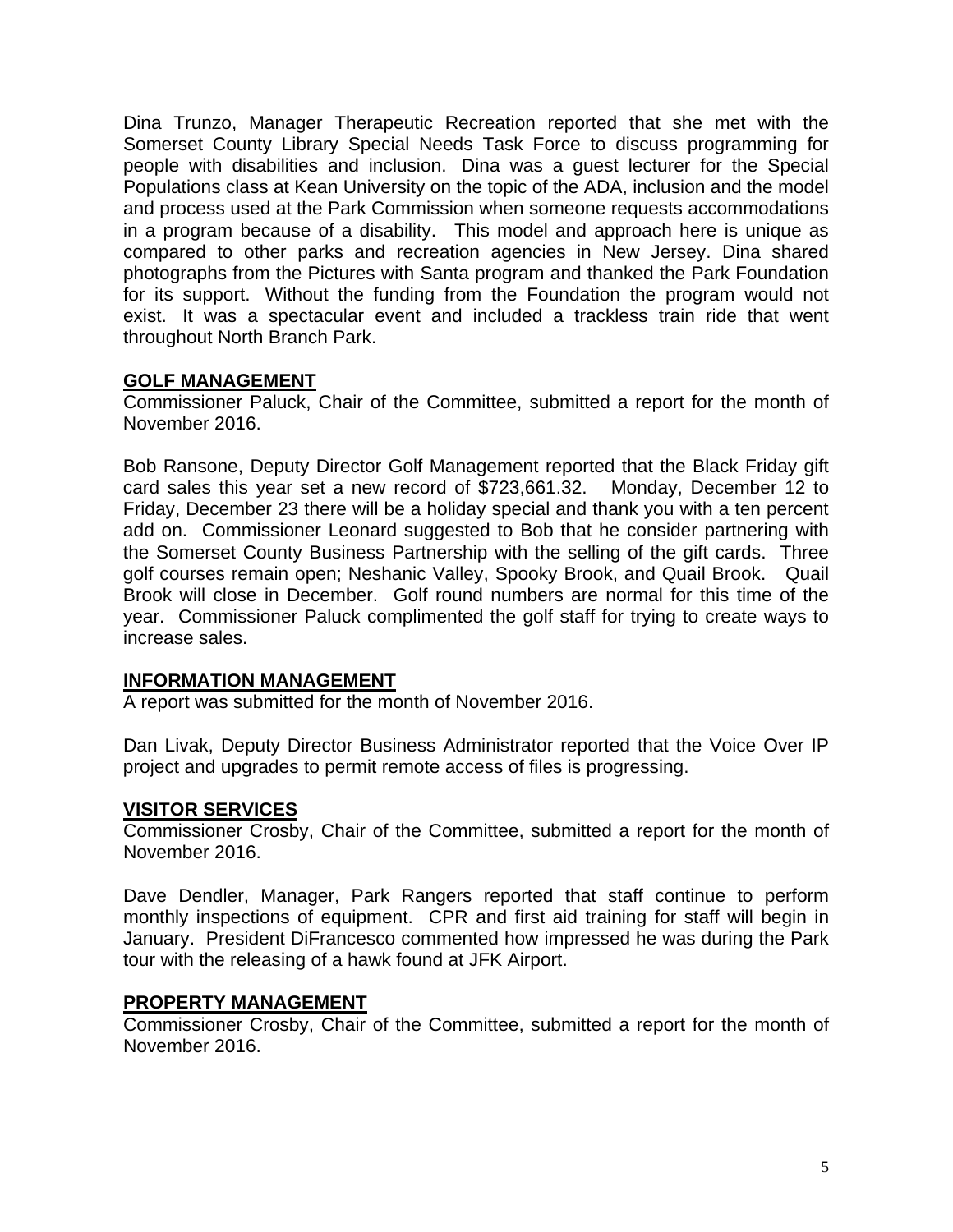Dan Livak, Deputy Director Business Administrator reported that final payments for the hunting and farming licenses continue to be received. Next year there will be numerous farm and hunting parcels to bid.

# **PLANNING AND LAND ACQUISITION**

Commissioner Haines, Chair of the Committee, submitted a report for the month of November 2016.

Tom Boccino, Parks Section Principal Planner, Land Acquisition reported that there are several purchases in progress but that most will not close before the end of the year. The year should open strong with acquisitions with most of these closings taking place in the early part of 2017.

# **CAPITAL FACILIITES – CONSTRUCTION and ENGINEERING**

A report was submitted a report for the month of November 2016.

# **PARK MAINTENANCE & HORTICULTURE**

Commissioner Hunsinger, Chair of the Committee, submitted a report for the month of November 2016.

Pierce Frauenheim, Deputy Director reported that trees infected with the Emerald Ash Borer disease in the park system are currently being taken down. Pierce met with Ray Brown and County Public Works Director, Paul McCall regarding the equipment needed to cut trees. The County has given the Park Commission Maintenance great support by lending the Park Commission a bucket truck and operator to remove the diseased and dying trees. The costs saving are tremendous. Pierce thanked Paul McCall, County Administrator, Mike Amorosa, and County Engineer, Matt Loper for their assistance.

Commissioner Leonard commented that there has been publicity regarding the synthetic turf fields in the state. Pierce reported that the Park Commission turf field is in good condition. There is proper cushioning and regular infill maintenance is done throughout the year and the field is tested regularly by an independent contractor. Pierce did say that the field gets yearly use versus grass fields that get three to six month's use.

Ray Brown reported that the Park Commission has been lucky with the life expectancy of its synthetic turf fields. However, we are on the edge of that useful life and are going to have to be prepared to address the anticipated replacement issue. Commissioner Haines commented that at an Open Space meeting the topic of long term usefulness of such fields and the true long term cost savings was discussed. She also reported that it was made clear that the county's Open Space Trust Fund resources should not be relied upon for future replacement of fields provided by the Freeholders though its grant program to municipalities. Commissioner Leonard suggested the Park Commission be proactive. Ray responded that he has discussed